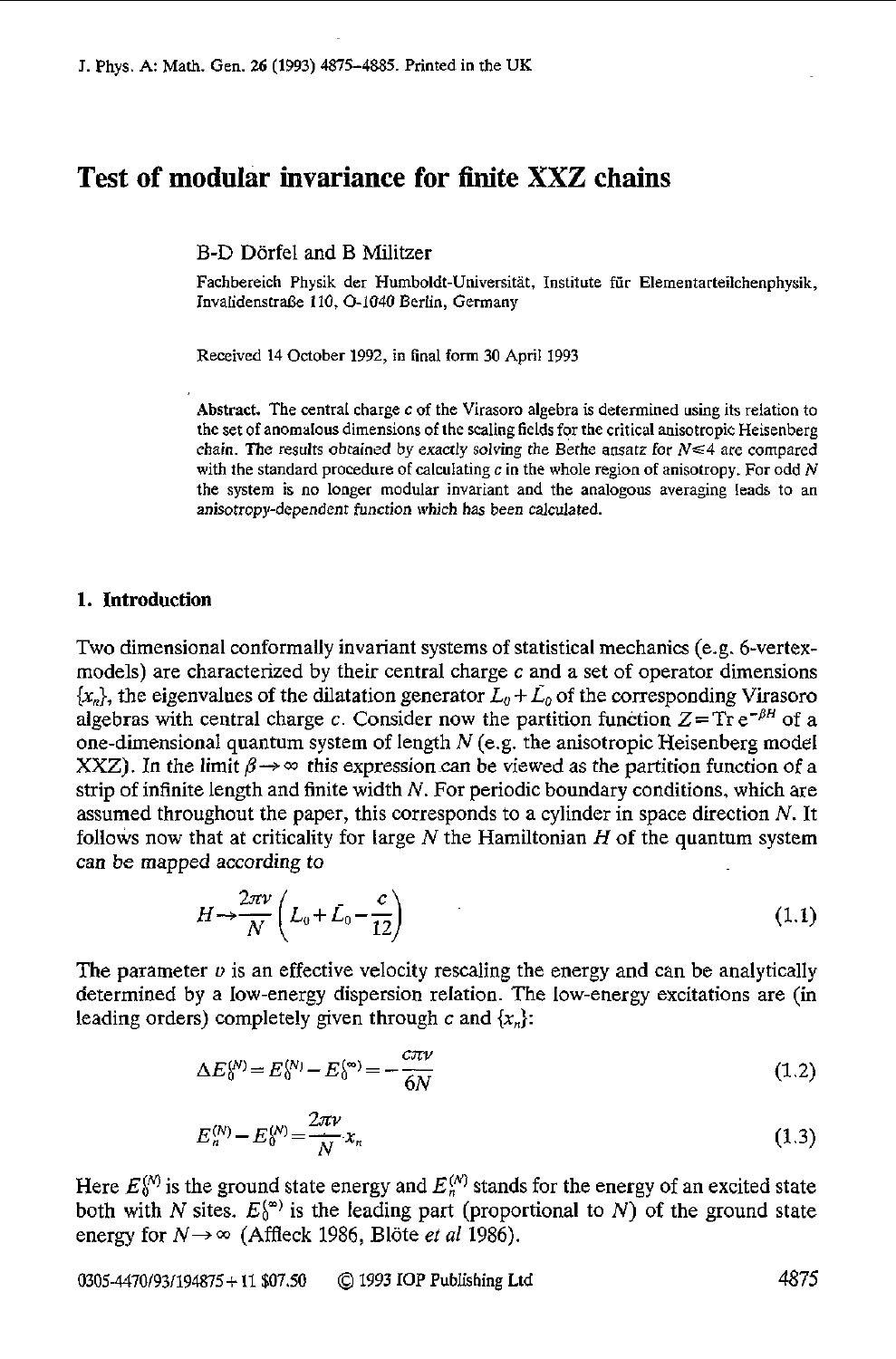The standard way of calculating the central charge *c* of a given system is via relation (1.2) which requires the exact ground state energy  $E_{\lambda}^{(N)}$  for moderately large values of *N.* 

It is straightforward to obtain *c* using the information of the whole spectrum of *H*  expecting better results for smaller *N* than above.

An important step in this direction has been made by Schiitz **(1992)** for modular invariant systems. He derived a relation between c and  ${x_n}$ 

$$
c = 12 \frac{\sum_{n} x_n \exp(-2\pi x_n)}{\sum_{n} \exp(-2\pi x_n)}
$$
(1.4)

and checked for Ising and other models. Also comparing the standard way of calculating *c* (equation **(1.2))** and its calculation via equations (1.4) and *(1.3)* through the knowledge of the whole excitation spectrum, Schiitz **(1992)** found that the latter works better starting with  $N \approx 4$ . Of course there is no guarantee that this fact holds for other models. It seems now worthwhile testing relation **(1.4) for** models with a critical region where the  $\{x_n\}$  depend on an additional parameter ('coupling constant') while *c* is a constant in the whole region. This has been done in the present paper for XXZ model and  $N=2, 4$ . The spectrum of the Hamiltonian can be determined analytically by the Bethe ansatz. The results for  $N=4$  are presented in detail in section **2.** In section *3* we compare the results for *c* in case of even **N,** while section **4** is devoted to  $N=3$ , where modular invariance for our boundary conditions is no longer valid. Section 5 contains our conclusions.

# **2.** Anisotropic **Heisenber model with** *N=4*

For definiteness we use the Hamiltonian

$$
H = \frac{1}{4} \sum_{n=1}^{N} \left[ \sigma_n^x \sigma_{n+1}^x + \sigma_n^y \sigma_{n+1}^y + \Delta(\sigma_n^z \sigma_{n+1}^z - 1) \right]
$$
 (2.1)

with  $\Delta = \cos \nu$  and  $0 \le \nu \le \pi$ .

To obtain the spectrum of *H* one has to solve the Bethe ansatz equations

 $\sqrt{2}$ 

$$
\begin{pmatrix}\n\sinh\left(\lambda_j + \frac{i\gamma}{2}\right) \\
\sinh\left(\lambda_j - \frac{i\gamma}{2}\right)\n\end{pmatrix}^N = \prod_{k=1, k \neq j} \frac{\sinh(\lambda_j - \lambda_k + i\gamma)}{\sinh(\lambda_j - \lambda_k - i\gamma)} \qquad j = 1, ..., l \qquad (2.2)
$$

for  $l \le \frac{1}{2}N$ . Any of its solutions  $\lambda_i \neq \lambda_k$  for  $j \neq k$  corresponds to an eigenstate with

$$
E = \sum_{j=1}^{l} \frac{-\sin^2 \gamma}{\cosh(2\lambda_j) - \cos \gamma} \qquad P = \frac{1}{i} \sum_{j=1}^{l} \ln \left( \frac{\sinh\left(\lambda_j + \frac{i\gamma}{2}\right)}{\sinh\left(\lambda_j - \frac{i\gamma}{2}\right)} \right) \qquad S_z = \frac{N}{2} - l.
$$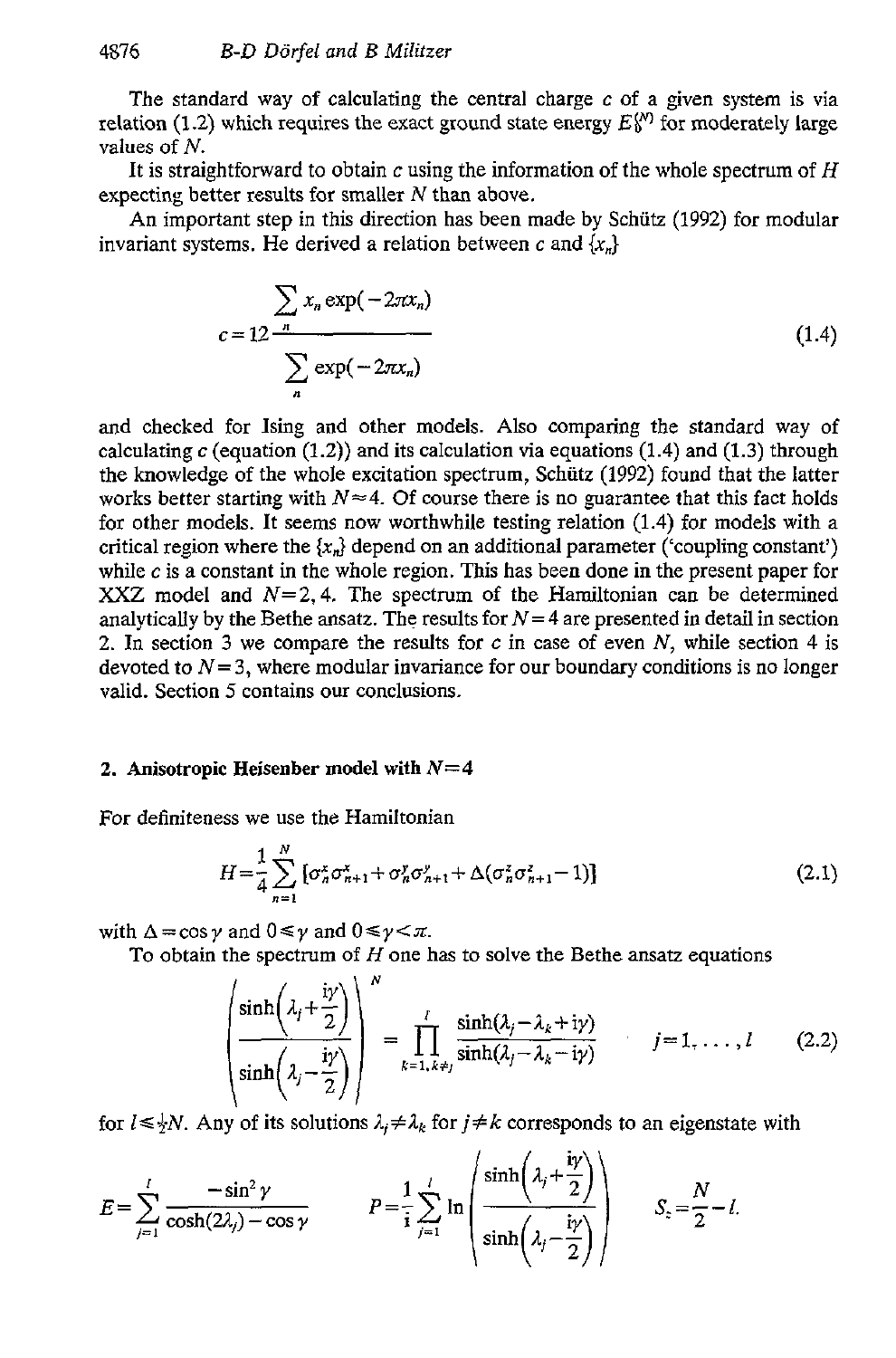**Table 1.** The eigenstates of the XXZ Hamiltonian with  $N=4$  calcualted via the Bethe ansatz technique. Bethe ansatz roots, energy. **momentum and** spin are shown.

| State            | α,                                                                                                                                                                                                                                                                                                           | E             | P                       | $ S_z $          | S                   |
|------------------|--------------------------------------------------------------------------------------------------------------------------------------------------------------------------------------------------------------------------------------------------------------------------------------------------------------|---------------|-------------------------|------------------|---------------------|
| $\mathbf{1}$     | $\pm \coth^{-1} \left( \frac{3 + (8 + \cos^2 \gamma)^{1/2}}{1 - \cos \gamma} \right)^{1/2}$ $-2(\Delta + 1) \frac{\Delta + 2 + (\Delta^2 + 8)^{1/2}}{\Delta + 4 + (\Delta^2 + 8)^{1/2}}$                                                                                                                     |               | $\mathbf 0$             | $\boldsymbol{0}$ | $\ddot{\mathbf{0}}$ |
| $\mathbf{2}$     | $\pm \frac{iy}{2}$                                                                                                                                                                                                                                                                                           | $-\Delta$     | π                       | 0                | $\ddot{\mathbf{0}}$ |
| 3                | $rac{ix}{2}$<br>0                                                                                                                                                                                                                                                                                            | $-2\Delta$    | $\pi$                   | $\bf{0}$         | 1                   |
| 4, 5             | $-x+\frac{i\pi}{2}$<br>$\boldsymbol{x}$                                                                                                                                                                                                                                                                      | $-\Delta$     | $\pm \frac{\pi}{2} = 0$ |                  | $\mathbf{1}$        |
| 6                | $x = \pm \tanh^{-1} \frac{1 - (1 + \sin^2 \gamma)^{1/2}}{\sin \gamma}$<br>$x + \frac{1\pi}{2}$ $-x + \frac{1\pi}{2}$ $-2(\Delta + 1)\frac{\Delta + 2 - (\Delta^2 + 8)^{1/2}}{\Delta + 4 - (\Delta^2 + 8)^{1/2}}$ 0<br>$x = \tanh^{-1}\left(\frac{3 - (8 + \cos^2\gamma)^{1/2}}{1 - \cos\gamma}\right)^{1/2}$ |               |                         | 0                | $\overline{2}$      |
| 7,8              | $\frac{1\pi}{2}$                                                                                                                                                                                                                                                                                             | $1-\Delta$    | 0                       | $\mathbf{1}$     | $\overline{2}$      |
| 9, 10            | $\theta$                                                                                                                                                                                                                                                                                                     | $-(1+\Delta)$ | $\pi$                   | $\mathbf{1}$     | $\mathbf{I}$        |
| 11, 12<br>13, 14 | $\pm \tanh^{-1}\left(\tan\frac{\gamma}{2}\right)$<br>$0 \leq \gamma \leq$                                                                                                                                                                                                                                    | $-\Delta$     | $\pm \frac{\pi}{2}$     | $\mathbf 1$      | $\mathbf{1}$        |
|                  | $\frac{\pi}{2}$                                                                                                                                                                                                                                                                                              |               |                         |                  |                     |
|                  | $\pm \coth^{-1}\left(\tan\frac{\gamma}{2}\right)$ $\frac{\pi}{2} \leq \gamma \leq$                                                                                                                                                                                                                           |               |                         |                  |                     |
| 15, 16           | π<br>$\mathbf{no} \lambda$                                                                                                                                                                                                                                                                                   | 0             | $\bf{0}$                | $\overline{2}$   | $\overline{2}$      |

 $|\text{Im }\lambda|$  has to be restricted to being smaller than  $\frac{1}{2}\pi$  and  $\text{Im }\lambda = \frac{1}{2}\pi$  must be set equivalent to Im  $\lambda = -\frac{1}{2}\pi$ . The states with  $S_z < 0$  are produced just by counting any state with  $S_z > 0$  twice.

The results of our calculation which, of course, may have been done earlier, are shown in table 1.

In the last column of table 1 we attached a quantum number *S* to any state, obtained by continuing from  $\Delta = 1$  (XXX model) where this number is conserved. The results for  $\gamma = 0$  are given after the usual limiting procedure including the rescaling of  $\lambda$ by  $\gamma^{-1}$  whereafter all states with  $\text{Im }\lambda = \frac{1}{2}\pi$  disappear. This is in full agreement with the Bethe ansatz for XXX which gives the highest weights states only.

The energies of all states are shown in figure 1, which shows the well known central symmetry with respect to the point  $\Delta = 0$ . The accidental degeneration of the states 2, **<sup>4</sup>**and 11 is due to the small *N.* States **4** and 11 represent two triplets. The typical situation of such multiplets is given for the third triplet (states **3** and **9)** and the pentuplet (states 6, 7 and 15), where all members cross at  $\Delta = 1$ .

For  $\Delta \ge 1$  the (antiferromagnetic) ground state is a singlet (1), while for  $\Delta \le -1$ the two (ferromagnetic) ground states are states 15 and 16 (highest members of the pentuplet).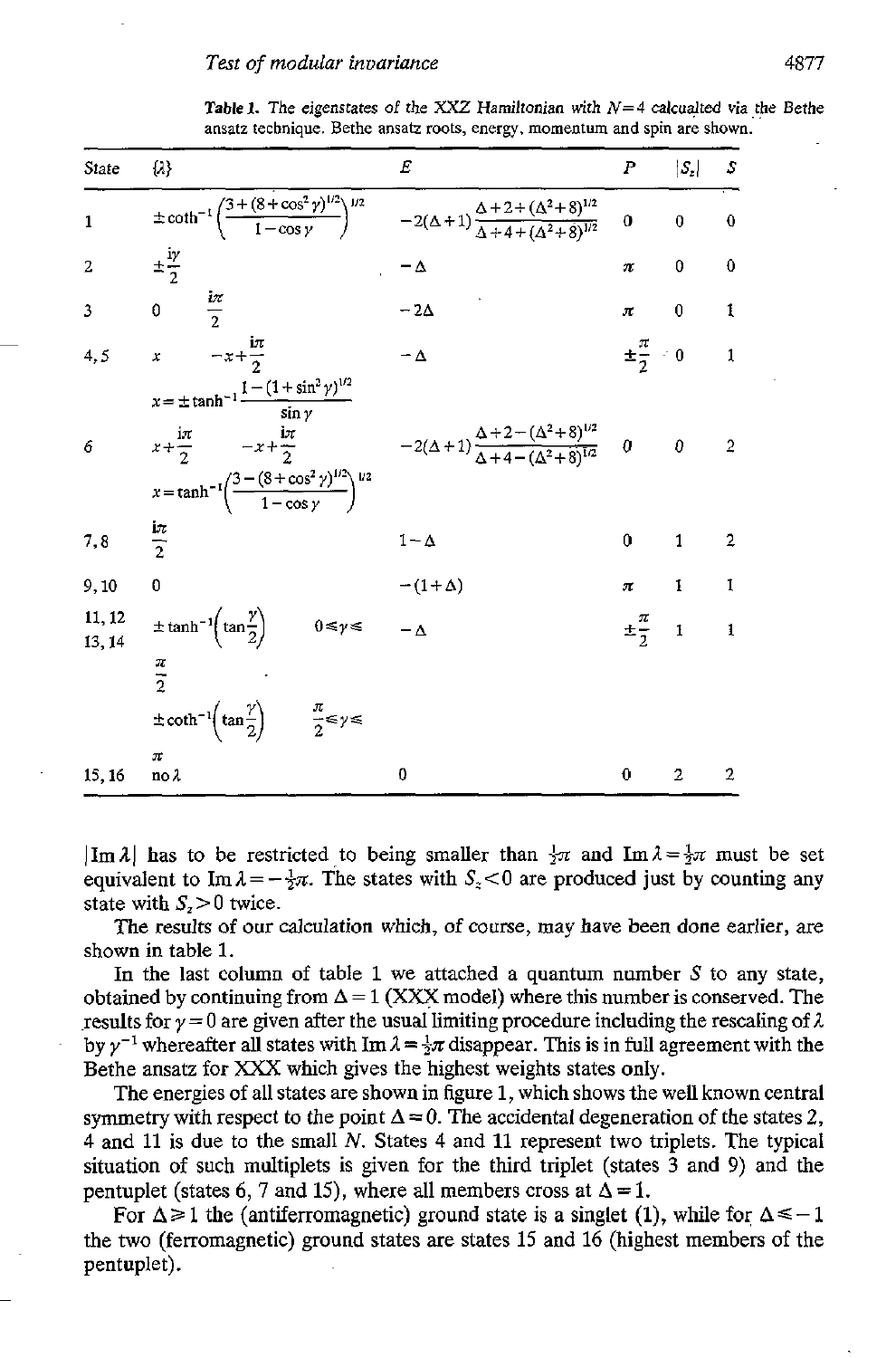It is interesting to look for the Bethe ansatz solution in the region  $|\Delta| > 1$ , too. One can easily see that using the parameterization  $\Delta = \text{sgn } \Delta \cosh \tilde{\gamma}$  the new solutions are obtained from those of table 1 by the replacement  $\bar{\lambda} = -\mathbf{i} \cdot \lambda (i \cdot \bar{\gamma})$ .

An effect worth mentioning occurs only for the *two* states **4** and 5. Taking for definiteness the sign plus for *x* in table 1 both  $\lambda$  stay real as long as  $sinh(\tilde{y}) \le 1$  and coalesce at  $x=\frac{1}{4}\pi$  for sinh  $\tilde{\gamma}=1$ . For larger  $\tilde{\gamma}$  they acquire imaginary parts of different signs Im  $\tilde{\lambda} = \pm [\cosh^{-1}(\sinh \tilde{\gamma})]/2$  preserving their real parts. We have checked that throughout the whole region of  $\Delta$  the energies of table 1 are correct as they are written as functions of **A** only.

## **3. Calculation of central charge for**  $N=2$  **and**  $N=4$

With the results of section *2* we can **now** calculate *c* via equations (1.3) and (1.4). Before doing **so** we demonstrate how equation (1.4) works if the exact dimensions are used. The set of primary operators is given through **a** of central charge for  $N=2$  and  $N=4$ <br>
alts of section 2 we can now calculate c via equations (1.3) and (1.4).<br>
so we demonstrate how equation (1.4) works if the exact dimensions are<br>
of primary operators is given thr

$$
x_{n,m} = \frac{n^2}{2} (1 - v) + \frac{m^2}{2(1 - v)}
$$
\n(3.1)

by Alcaraz *et al* (1988a) where for even *N, n* and *m* are integers. Parameter  $\nu$  is defined through  $\nu = \gamma/\pi$ . We shall consider only primary and secondary operators with  $x_n \leq 2$ .

For  $\nu=0$  we have the following primary operators (in brackets their multiplicity is indicated): 0(1),  $\frac{1}{2}$ (4), 1(4), 2(4) leading to c=0.954900. Including the secondary operators 1(2),  $\frac{3}{2}(8)$ , 2(13) gives *c* = 0.999 889.

For  $v=\frac{1}{2} (\Delta=0)$  one has: 0(1),  $\frac{1}{4}(2)$ , 1(4),  $\frac{5}{4}(4)$ , 2(4) for the primary operators and  $c=0.954902$ . Including 1(2),  $\frac{5}{4}(4)$ , 2(13) gives  $c=0.999728$ .

Approaching  $\nu \rightarrow 1$  one has to take into account an infinite set of primary operators. We therefore expect troubles for finite *N* if  $\gamma \rightarrow \pi - \varepsilon$ . From a physical point



Figure *1.* The energies of all eigenstates of *XXZ* Hamiltonian with *N=4* sites calculated via the Bethe ansatz technique. For the classification of the eigenstates see table 1.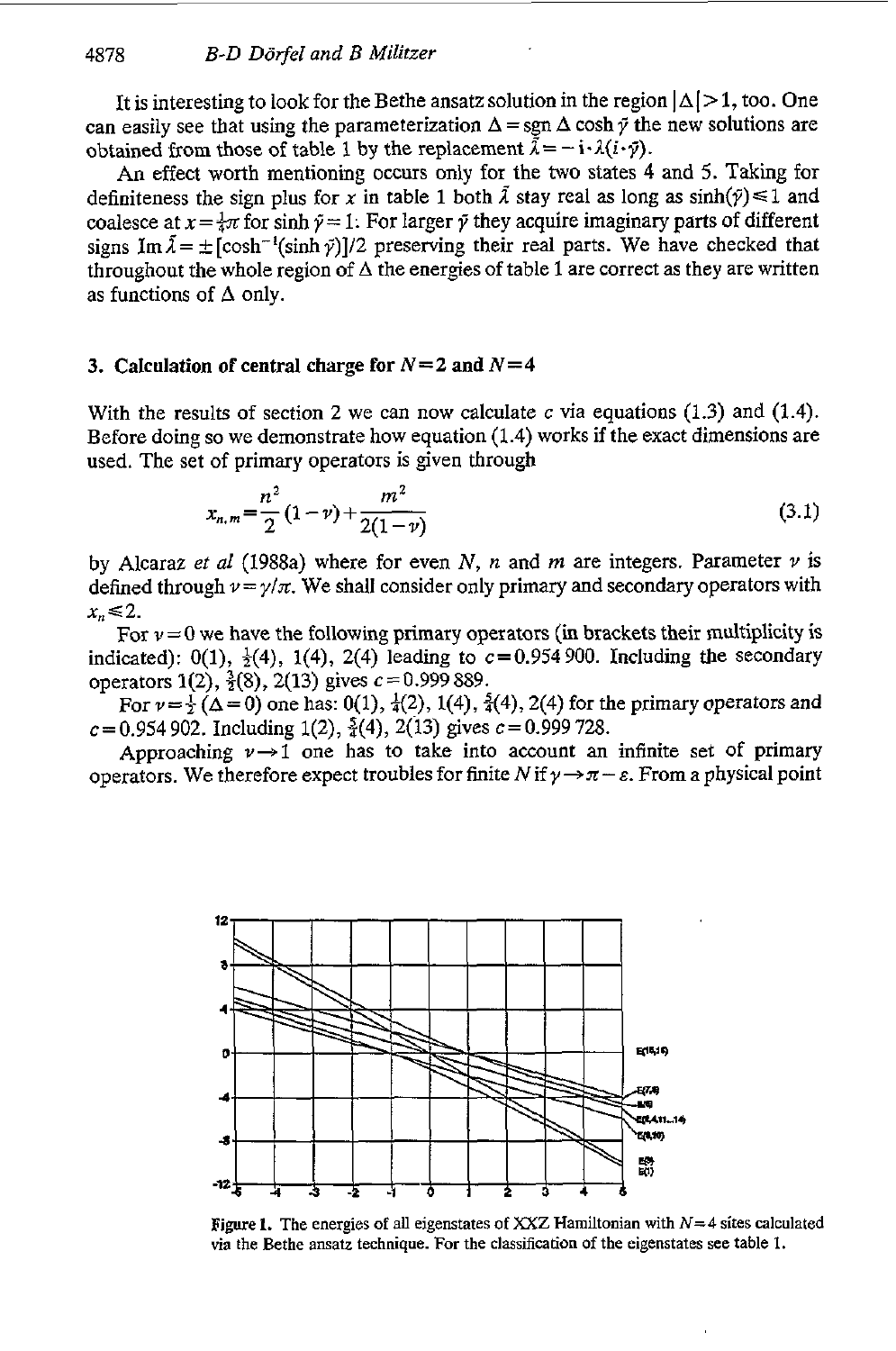

**Figure 2.** The effective velocity  $v = (\pi/2)(\sin \gamma/\gamma)$  as a function of the anisotropy para**meter**  $\Delta$  continued to non-critical values of  $|\Delta| > 1$ . The edge singularity is located at  $\Delta=-1$ .

of view (phase transition **antiferromagnetic/ferromagnetic)** this is no surprise, of course.

**In** the paper of Schiitz **(1992)** it has been mentioned that it is useful to consider the weighted average  $\langle x_n \rangle$  for arbitrary  $\Delta$ . The only problem to overcome then is caused by the appearance of the parameter *v* in equation (1.3). For  $|\Delta|$  < 1 one has

$$
v = \frac{\sin(\gamma)}{\gamma} \frac{\pi}{2}.
$$
\n(3.2)

It is straightforward to assume for  $\Delta > 1$ 

$$
v = \frac{\sinh(\tilde{\gamma})}{\tilde{\gamma}} \frac{\pi}{2}
$$
 (3.3)

while for  $\Delta < -1$  the continuation is not quite clear. We therefore have adopted

$$
v = \frac{\sinh(\tilde{\gamma})}{(\tilde{\gamma} + \pi)} \frac{\pi}{2}
$$
 (3.4)

(remember  $\Delta = -\cosh \gamma$ ). The function  $v(\Delta)$  is now continuous at  $\Delta = -1$  but has still a singularity which seems to be unavoidable, as oen can see from figure **2.** 

Replacing in the denominator of formula (3.4)  $\tilde{\gamma} + \pi$  by  $\tilde{\gamma}$  would lead to a drastic change of the resulting central charge in the region  $\Delta \le -1$ . On the other hand one has to keep in mind that any method for calculating *c* via finite size data fails near the singularity point  $\Delta = -1$  (in contrast to the other singularity at  $\Delta = 1$ ).

Our numerical results for *N=2* and **4** are given in table 2 and figures **3, 4,** *5* and *6.*  They are compared with the result of the standard procedure for determining *c* by finite-size corrections using equation **(1.2).** For those functions we have extended equation (1.2) for  $\Delta > 1$ . For  $\Delta < -1$  one obtains a 'central charge' identical to zero. To distinguish both functions we call the first one *c, (a* for average value) and the latter *c, (U* for vacuum state).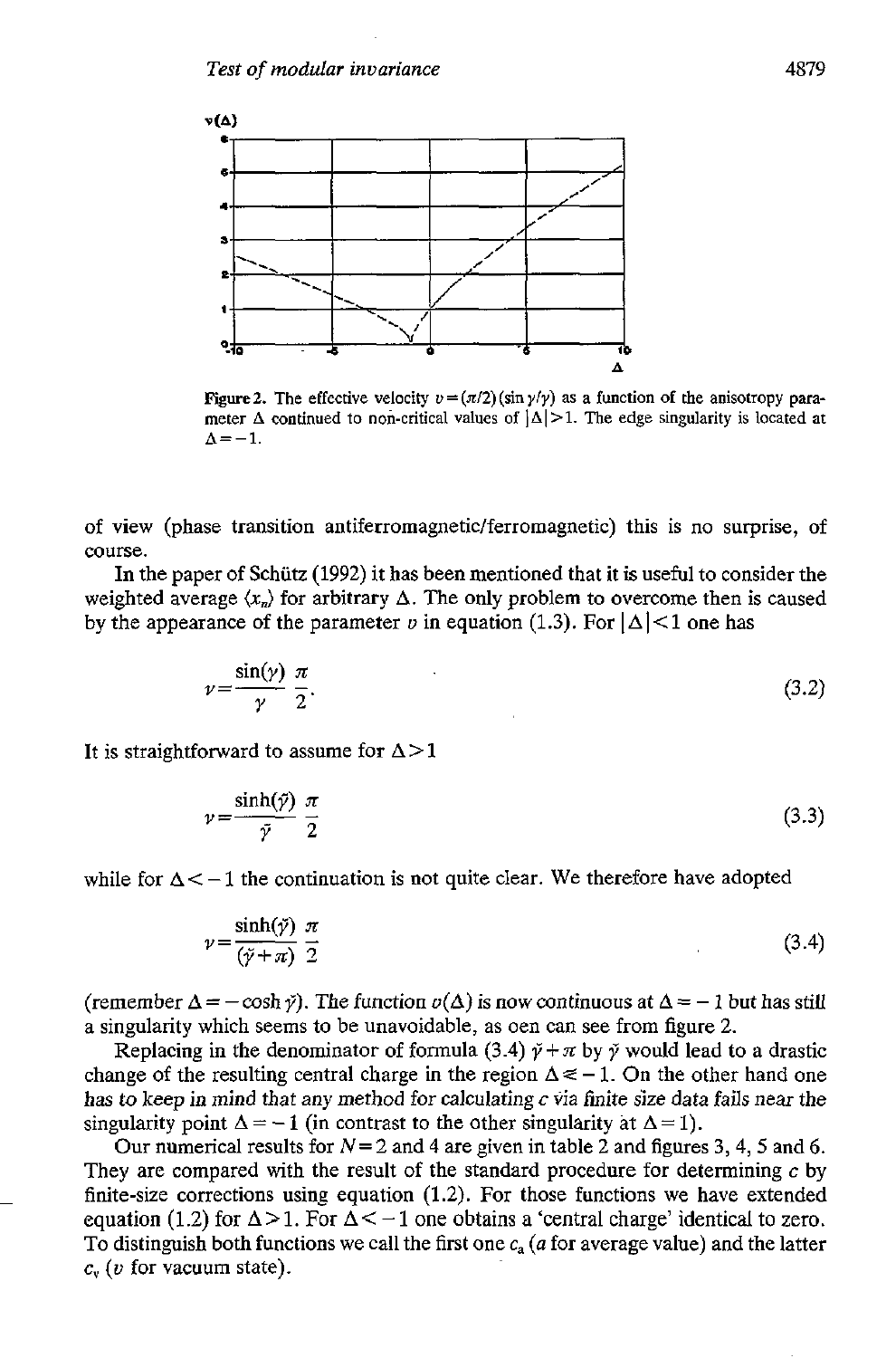| Δ                             | c,<br>$N=2$ | $c_{\rm a}$<br>$N=4$ | c.<br>$N=2$ | с.,<br>$N=4$ |
|-------------------------------|-------------|----------------------|-------------|--------------|
| 1                             | 0.925 655   | 1.246739             | 1.492 387   | 1.106 130    |
| $(3)^{1/2}$<br>$\hat{z}$      | 0.925333    | 1.243 873            | 1.490 873   | 1.104848     |
| $(2)^{1/2}$<br>$\overline{2}$ | 0.924 120   | 1.233 302            | 1.485 095   | 1.101.275    |
| $\frac{1}{2}$                 | 0.921 256   | 1.209 255            | 1.470 210   | 1.094 664    |
| 0                             | 0.091 643   | 1.120454             | 1.388 010   | 1.076962     |
| $-\frac{1}{2}$                | 0.989 731   | 1.014 521            | 1.181825    | 1.035786     |
| $(2)^{1/2}$<br>2              | 0.870 581   | 0.975 164            | 1.006 151   | 0.966450     |
| $(3)^{1/2}$<br>2              | 0.767916    | 0.927 682            | 0.763 649   | 0.814 525    |
|                               |             |                      |             |              |

**Table% The calculation** of **the central charge for the** *XXZ* **equation (1.4) (second and**  third column) and equation (1.2) (fourth and fifth column) as function of  $\Delta$ .

J.

Comparing figures 2 and 3 with the exact value  $c = 1$  ( $|\Delta| < -1$ ) one can see that (1.4) already works qualitatively well for **N=2,** the improvement for **N=4** is not so significant. Both functions show a similar behaviour (for  $\Delta \geq -1$ ). Therefore one cannot say that formula (1.4) works better than (1.2) for  $N=4$  as in case of the Ising model. There is still the possibility that it does so in some small region (or even in one point) of  $\Delta$ . Our data suggest that this may happen in the vicinity of point  $\Delta = -\sqrt{2}/2$ (Ising model). The asymptotic of  $\Delta \rightarrow -1$  are all of the form  $c \sim (\Delta + 1)^{1/2}$ . The coefficient does not only depend on *N* but is different for different ways of calculating *c.* This is not surprising because in one case it depends on all energies which states



**Figure 3. The finite-size determination of central charge c** of *XXZ* **model as functions** of the anisotropy parameter  $\Delta$  for  $N=2$ . The dotted curve corresponds to  $c_a$ , calculated using the Virial theorem while the dashed curve corresponds to  $c<sub>v</sub>$  calculated using correction to **vacuum energy.**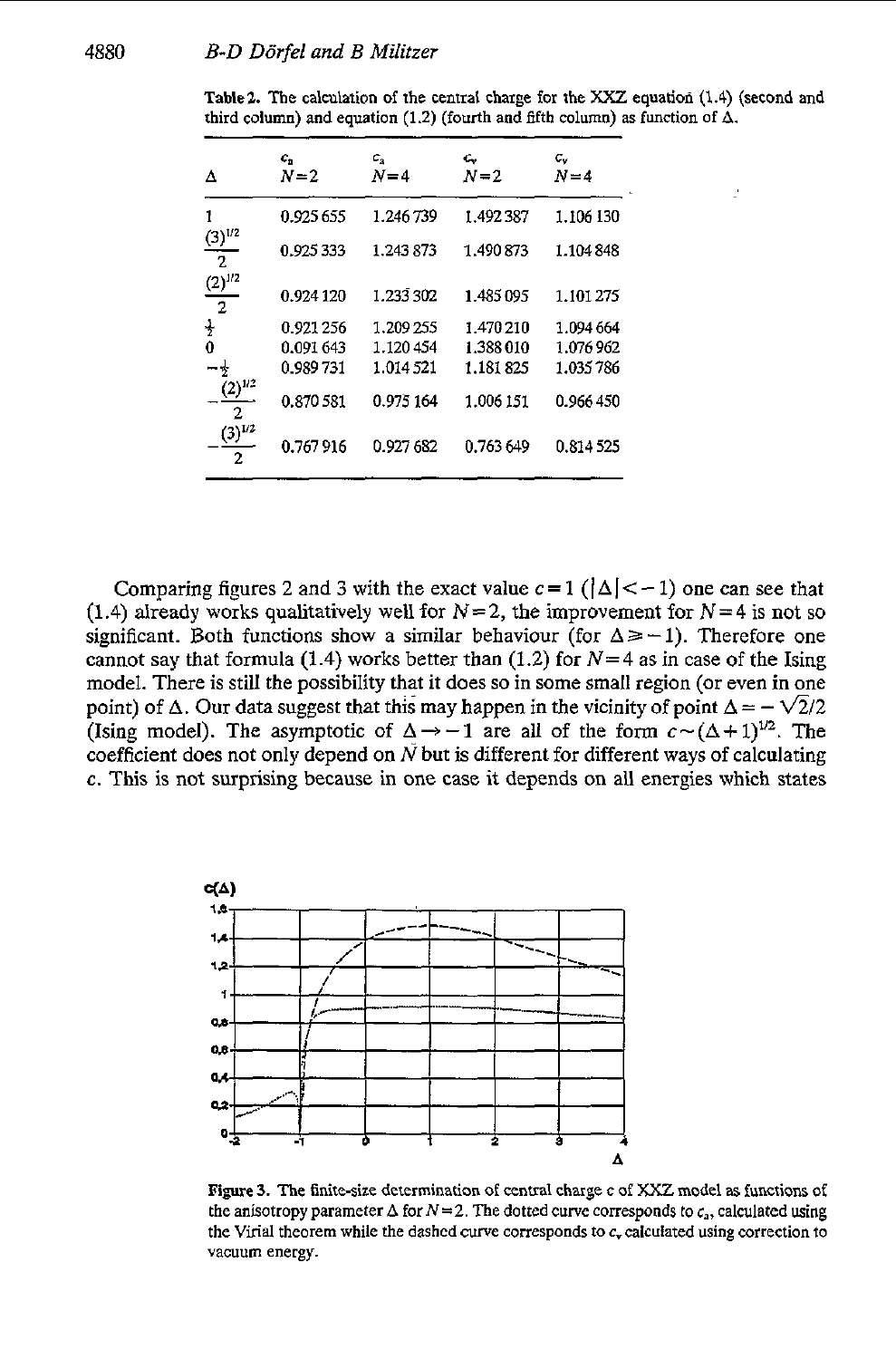

**Figure4.** The **same 3s** figure **3 on** *a* **larger scale.** 

cross at  $\Delta = -1$  and in the other, on  $E_0^{(m)}$ . For  $\Delta \rightarrow \infty$  the asymptotics coincide for *N=2* and **4** separately:

$$
c^{(2)} \approx \frac{24}{\pi^2} \frac{\ln \Delta}{\Delta}
$$

and

$$
c^{(4)} \approx \frac{48}{\pi^2} \frac{\ln \Delta}{\Delta^2}
$$

(Besides the ground state energy  $E_1$  it depends either on  $E_3$  or on  $E_0^{(\infty)}$ .) We were not able to prove that this fact is not an accident.

In the region  $\Delta < -1$  figures 3 and 5 show a maximum for  $c_a$  which one should consider to be spurious. For increasing  $N$  it becomes sharper and moves towards the singularity at  $\Delta = -1$ . The asymptotics for  $\Delta \rightarrow -\infty$  are not connected with the particular choice of formula (3.4),  $c_a$  vanishes faster (we found particular choice of formula (3.4),  $c<sub>a</sub>$  vanishes faster  $c \approx \ln(-\Delta) * (-\Delta)^{-2N/\pi}$  than in the case  $\Delta \rightarrow \infty$ . We suggest that for  $N = \infty$  the



*Figure 5. The same as figure 3 for*  $N = 4$ *.*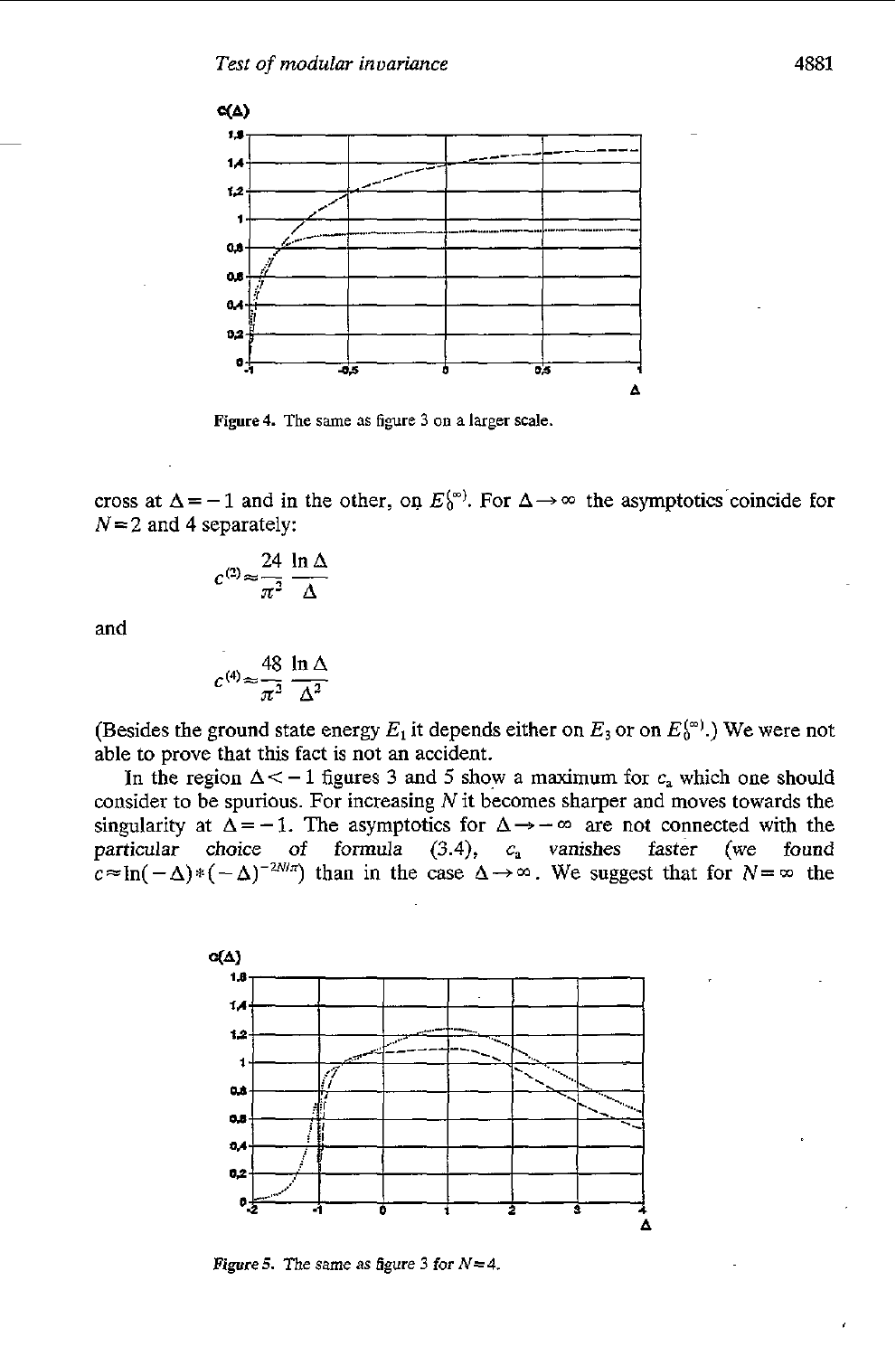

**Figure6. The same as figure 5 on a larger scale.** 

singularity is of the form that **c** goes from zero to one immediately when passing this point from left to right. On the other hand we expect *c* to stay smooth at the point  $\Lambda = 1$   $(N = \infty)$ .

#### **4. The** case **of odd** *N*

It is well known that for odd *N* no ground state exists, an independent determination of **c** via (1.2) therefore must fail.

**On** the other hand (1.4) cannot be used, either. This is due to the fact, that modular invariance is no longer valid in this case. The set of  $\{x_n\}$  is still given by formula (3.1) with both *n* and *m* half-integers. Transforming the two-dimensional partition function in the usual way one would obtain a sign factor  $(-1)^{n}(-1)^{m}$ excluding modular invariance. (Modular invariance can be maintained if antiperiodic boundary conditions are introduced. The picture is still more complicated because of the sign factors. We intend **to** study this in a further work).

Nevertheless, it seems worthwhile demonstrating the consequences of the nonvalidity of modular invariance for odd *N.* We therefore have calculated the **RHS** of (1.4) throughout the critical region for  $N=3$  but this is no longer expected to equal the central charge c. We for this reason introduce the new notation  $d(\Delta)$ . Equation (3.1) gives the operator dimensions with respect to the 'true' ground state. We therefore have used as ground state energy

$$
E_0^{(3)} = \frac{3}{4} E_0^{(2)} + \frac{3}{8} E_0^{(4)}
$$

that is the average energy of the two neighbouring ground states for even *N.* 

The exact function  $d(\Delta)$  can be obtained directly via (3.1), the result is called  $d_t$  (t is for theoretical). On the other hand this compares with the result of our finite-size data via formula (1.3) called  $d_e$  (*e* for experimental) for  $N=3$ .  $d_e$  has to approach  $d_e$  in the thermodynamic limit.

For the sake of clearness we briefly summarize the picture of states after having solved the Bethe ansatz equations. There is a quartet consisting of two states with  $\lambda = \frac{1}{2}i\pi(E=1-\Delta)$  and two ferromagnetic ground states. The state with lowest energy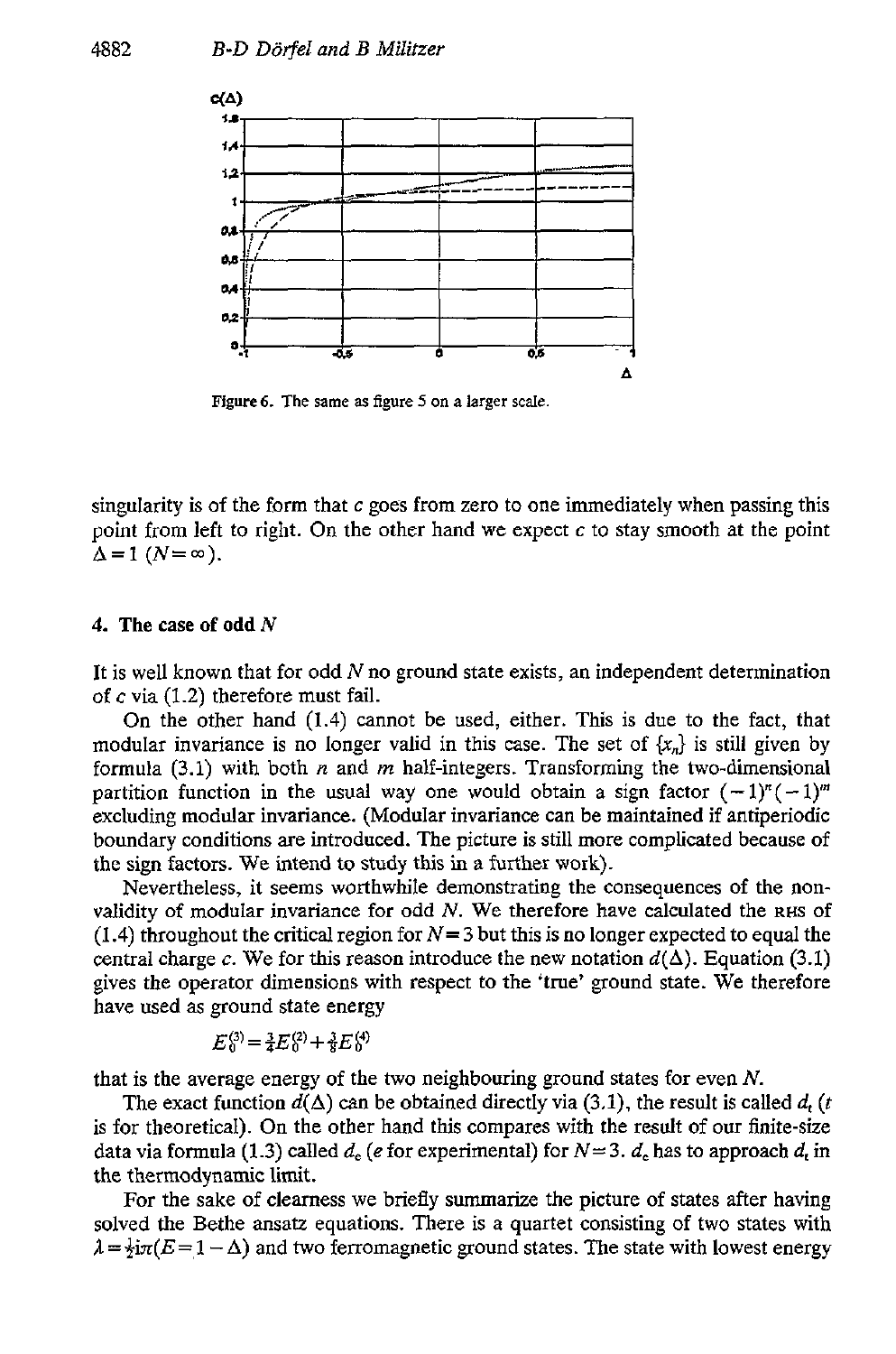**Table 3.** The calculation of the analogue of the central charge  $d_e$  for  $N = 3$  compared with the theoretical value  $d_t$  (second and third column) compared with the finite-size corrections to the one-hole-state  $c_{1e}$  and  $c_{1t}$  (fourth and fifth column) as functions of  $\Delta$ .

| Δ                       | a.        | d,        | $c_{1c}$  | $c_{1t}$ |
|-------------------------|-----------|-----------|-----------|----------|
|                         | 4 398 533 | 3.089804  | 2.113549  | 2        |
| $\div(3)^{1/2}$         | 4.402.674 | 3.155656  | 2 119 240 | 2.05     |
| $-(2)^{1/2}$            | 4.420 179 | 3.253896  | 2.142355  | 2.125    |
| 4                       | 4.449977  | 3.416 107 | 2.205315  | 2.25     |
| 0                       | 4.799 797 | 4.045 068 | 2.606 555 | 2.75     |
| $-+$                    | 5.582028  | 5.502904  | 3.956840  | 4        |
| $-\frac{1}{2}(2)^{1/2}$ | 5.357690  | 7.001 165 | 5.593 247 | 5.375    |
| $-\frac{1}{2}(3)^{1/2}$ | 3.550 148 | 9.999 998 | 9.110045  | 8.25     |

is four times degenerated (2 doublets) with  $E = -\frac{1}{2}(1+2\Delta)$  (1-hole state). It corresponds to the two solutions

We two solutions  

$$
\lambda = \pm \tanh^{-1} \left( \frac{\tan (\gamma/2)}{\sqrt{3}} \right) \qquad \text{for } 0 < \gamma < \frac{2\pi}{3}
$$

**and** 

$$
\lambda = \pm \tanh^{-1}\left(\sqrt{3} \cot \frac{\gamma}{2}\right)
$$
 for  $\frac{2\pi}{3} < \gamma < \pi$ .

The energy is given by the same function as above. Results are presented in table **3**  and figures **7** and **8.** 

Numerical calculations have **shown** that the inclusion of the secondary operators shifts *d* by a constant

 $\Delta d = 0.045068$ 



**Figure** *I.* The analogue of the central charge in case of odd **N** as function of the anisotropy parameter  $\Delta$  for  $N=3$  given by the dotted curve. The dashed curve corresponds to its theoretical value for  $N \rightarrow \infty$  calculated by summing up the exact operator dimensions.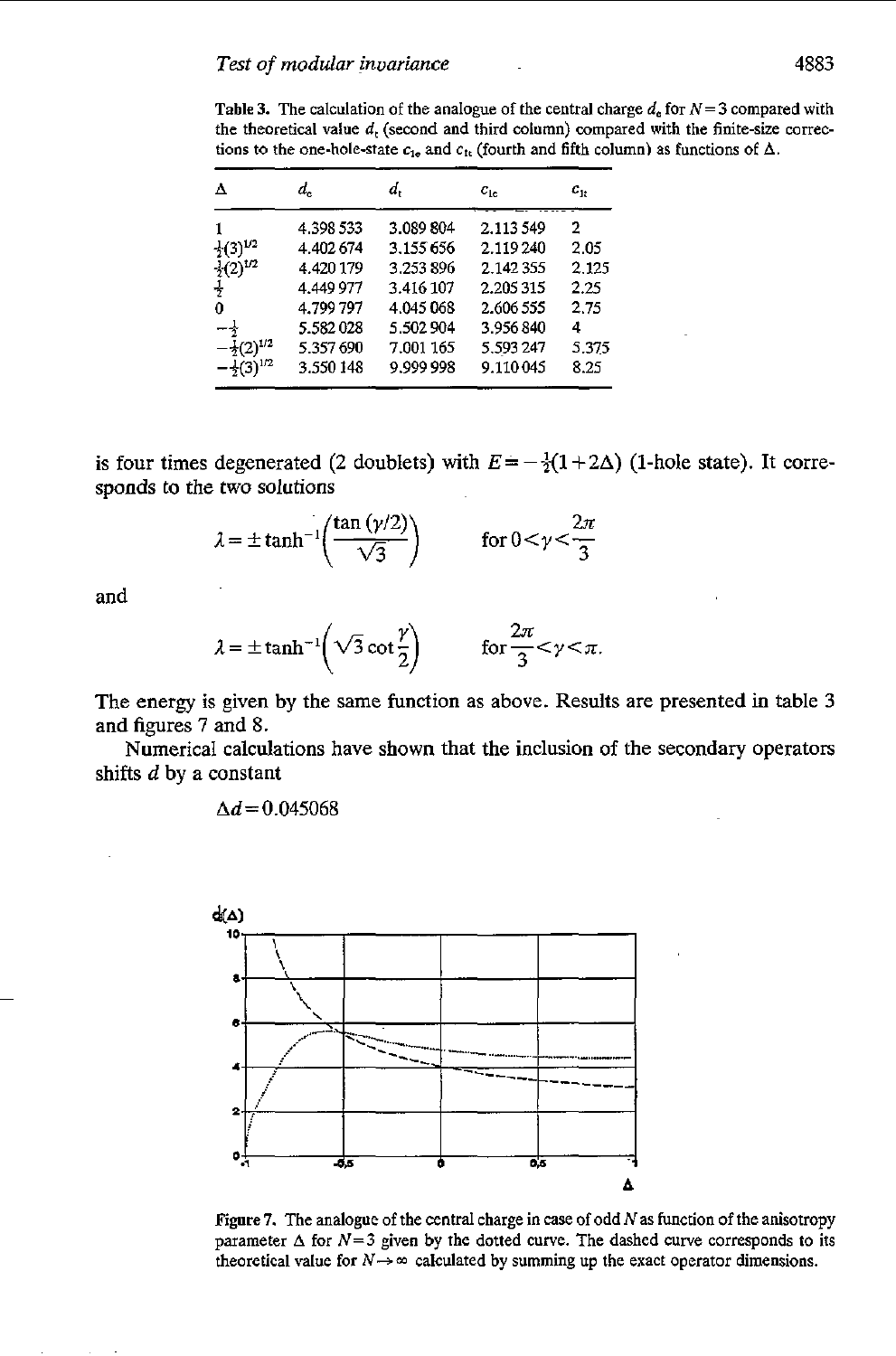

**Figure 8.** The comparison of the finite-size correction to the first excited state for  $N=3$ **(dotted curve)** to its **lheoretical value (dashed me) as iuction** *of* **A.** 

(This effect is already included in thepresented data.) The two curves in figure 7 show only a slight coincidence. The different behaviour near the point  $\Delta \rightarrow -1$  is not so surprising,  $d_e$  shows the same singularity  $(\approx (\Delta + 1)^{1/2})$  as for even *N* (see above). In the other region the difference between  $d_e$  and  $d_t$  is significantly higher than for  $N=2$ which we understand as a hint for a hidden compensation mechanism working only for the 'true' central charge. **A** further test is possible where a modified version of **(1.2)** is used. For odd *N* we put in  $E_1^{(N)}$  instead of  $E_0^{(N)}$ , the energy of the lowest state (1 hole) and omit the sign  $-$ . The resulting 'c' we call  $c_{1}$ , being compared with its theoretical value for large  $N$ ,  $c_{1t}$ 

$$
c_{11} = \frac{1}{2} - \frac{2}{3} \nu + \frac{3}{2(1-\nu)} \tag{4.1}
$$

according to standard philosophy by Woynarovich (1987). The results are included in table **3** and figure 8.

We are surprised by the strikingly good agreement between  $c_{1e}$  and  $c_{1t}$ , which is even better than the corresponding data for  $N=4$  (table 2). Near  $\Delta \rightarrow -1$  they show qualitatively the same behaviour  $(\approx(\Delta+1)^{-1/2})$  but the coefficients are different.

We cannot explain why our results for *c,* do not fit with those of Alcaraz *et ai*  (1988b) (see e.g..formula **(3.22)).** On the other hand they fit very well in the isotropic case with the numerical data of Fabricius *et ai* (1991).

# **5. Conclusions**

On the basis of our results we can state that the method of Schiitz works in the case of the **XXZ** model considered above. The aim of obtaining better numerical coincidence for very small *N* compared to the standard method of calculating *c* could not be verified in general. Our results clearly show that one may expect such an effect only in some parts of the whole critical region. Because those parts are not **known** *apriori* this fact is of no great use for practical calculations. The method definitely fails near the phase transition point  $\Delta = -1$  but works well near the Kosterlitz-Thouless point  $\Delta$  = 1 which fits well with standard knowledge.

j,